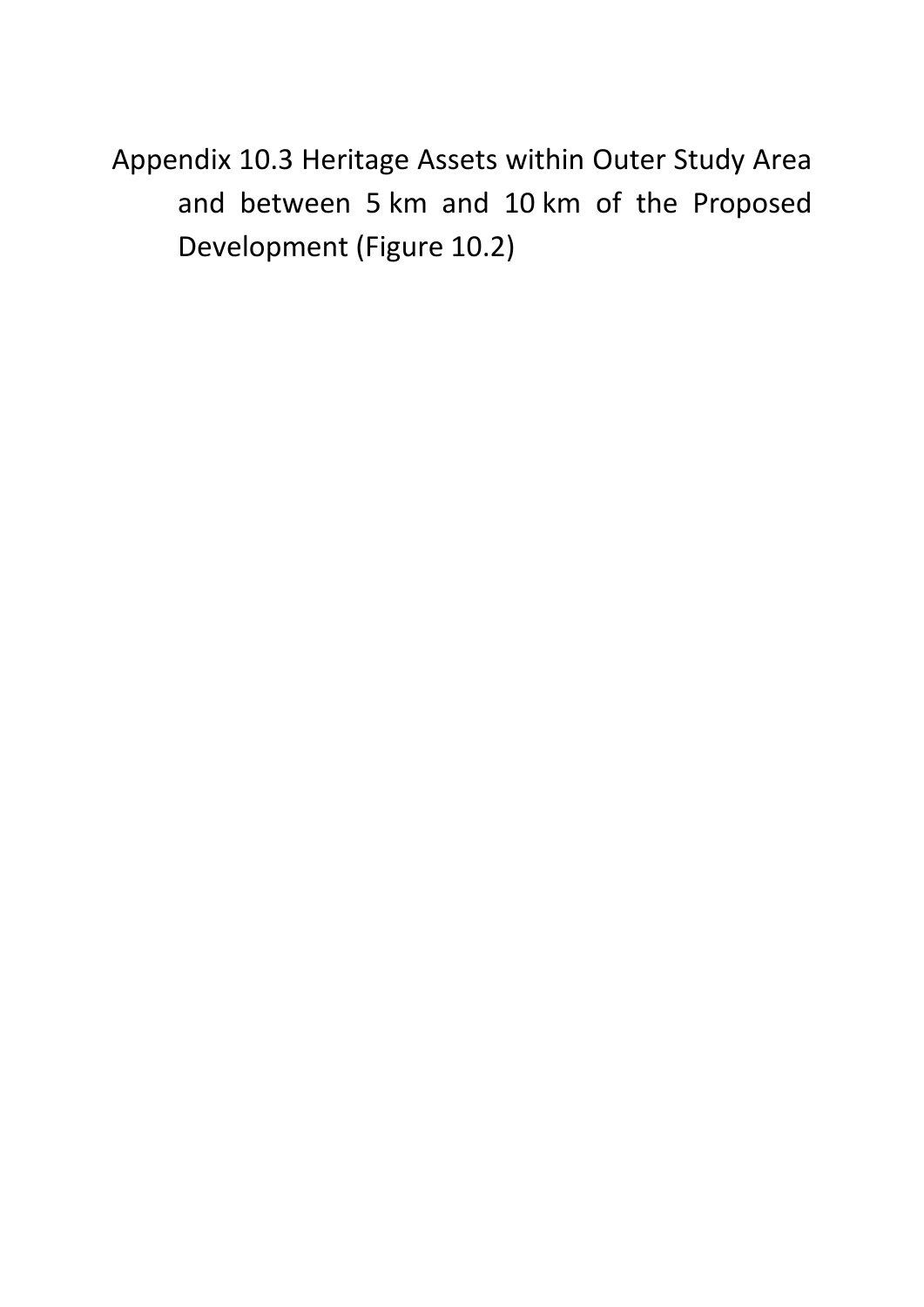## Appendix 10.3 Heritage Assets within Outer Study Area and between 5 km and 10 km of the Proposed Development (Figure 10.2)

| Designation<br>Ref | <b>Designation Name</b>                                                                                                                                                 | <b>Designation Type</b>              | Sensitivity of<br>Asset | Setting                                                                                                                                                                                                                                                  | <b>Turbine Tip</b><br><b>Visibility (ZTV)</b> | <b>Turbine Hub</b><br><b>Visibility (ZTV)</b> | <b>Distance to Nearest</b><br>Turbine (km) | <b>Nearest</b><br><b>Turbine No</b> | <b>Magnitude of Impact</b>                                                                                                                 | <b>Significance of Effect</b> | Visualisation<br>Ref        |
|--------------------|-------------------------------------------------------------------------------------------------------------------------------------------------------------------------|--------------------------------------|-------------------------|----------------------------------------------------------------------------------------------------------------------------------------------------------------------------------------------------------------------------------------------------------|-----------------------------------------------|-----------------------------------------------|--------------------------------------------|-------------------------------------|--------------------------------------------------------------------------------------------------------------------------------------------|-------------------------------|-----------------------------|
| SM6640             | Muirkirk, remains of tar<br>works, mines and structures<br>E of Garpel Water                                                                                            | Scheduled<br>Monument                | High                    | Open moorland setting south of<br>Muikirk; localised setting                                                                                                                                                                                             | $16 - 21$                                     | $6 - 10$                                      | 8.2                                        | T1                                  | Negligible                                                                                                                                 | Minor                         |                             |
| SM2848             | Dungavel Hill, cairn                                                                                                                                                    | Scheduled<br>Monument                | High                    | Prominent hilltop setting; within<br>commercial forestry; wide ranging<br>views; Dungavel Wind Farm<br>prominent in views to north;<br>intervisibility with Cairn Table<br>(SM4631))                                                                     | $16 - 21$                                     | $16 - 21$                                     | 6.3                                        | T7                                  | Low                                                                                                                                        | Minor                         | Figure 10.4                 |
| SM2619             | Avondale Castle                                                                                                                                                         | Scheduled<br>Monument                | High                    | Localised setting within Strathaven;<br>located on a man-made mound<br>within a bend in the Powmillon Burn<br>on south, east and west side; urban<br>townscape of Strathaven to north;<br>now within a woodland area which<br>screens views to the south | $6 - 10$                                      | $\mathbf 0$                                   | 10.0                                       | T16                                 | Negligible                                                                                                                                 | Minor                         |                             |
| SM4631             | Cairn Table, two cairns                                                                                                                                                 | Scheduled<br>Monument                | High                    | Prominent hilltop setting; wide<br>ranging views; intervisibility with<br>Dungavel Hill (SM2848)                                                                                                                                                         | $16 - 21$                                     | $16 - 21$                                     | 8.2                                        | T1                                  | Low                                                                                                                                        | Minor                         | Figure 6.53<br>(LVIA VP 15) |
| SM90265            | St Bride's Church, Douglas                                                                                                                                              | Scheduled<br>Monument                | High                    | Within enclosed churchyard setting<br>within Douglas CA; west edge of<br>town; enclosed by historic<br>townscape buildings on west, south<br>and east                                                                                                    | $1 - 5$                                       | $\mathbf 0$                                   | 7.7                                        | T21                                 | Negligible (negligible change to<br>current baseline conditions as<br>part of Hagshaw Cluster;<br>enclosed churchyard setting<br>retained) | Minor                         |                             |
| LB1490             | St Bride's Chapel, including<br>choir and memorial stones in<br>churchyard, excluding<br><b>Scheduled Monument</b><br>SM90265, Boundary Walls<br>and Gatepiers, Douglas | Category A Listed<br>Building        | High                    | Within Douglas CA; west edge of<br>town; enclosed by historic<br>townscape buildings on west, south<br>and east                                                                                                                                          | $1 - 5$                                       | $\mathsf{O}$                                  | 7.7                                        | T21                                 | Negligible (negligible change to<br>current baseline conditions as<br>part of Hagshaw Cluster;<br>enclosed churchyard setting<br>retained) | Minor                         |                             |
| LB1271             | East Newton Farm                                                                                                                                                        | Category B Listed<br><b>Building</b> | Medium                  | Rural farmstead; localised setting                                                                                                                                                                                                                       | $11 - 15$                                     | $1 - 5$                                       | 9.25                                       | T16                                 | Negligible                                                                                                                                 | Negligible                    |                             |
| LB1448             | Castle Mains                                                                                                                                                            | Category B Listed<br><b>Building</b> | Medium                  | Rural farmland setting; adjacent to<br>motorway interchange islands;<br>localised setting                                                                                                                                                                | $16 - 21$                                     | $16 - 21$                                     | 9.6                                        | T21                                 | Negligible                                                                                                                                 | Negligible                    |                             |
| LB1452             | Douglas Village 38 Ayr Road<br>Earlston                                                                                                                                 | Category B Listed<br><b>Building</b> | Medium                  | Urban setting within Douglas CA;<br>localised townscape setting                                                                                                                                                                                          | $11 - 15$                                     | 0                                             | 7.6                                        | T21                                 | Negligible (urban townscape<br>setting unaffected)                                                                                         | Negligible                    |                             |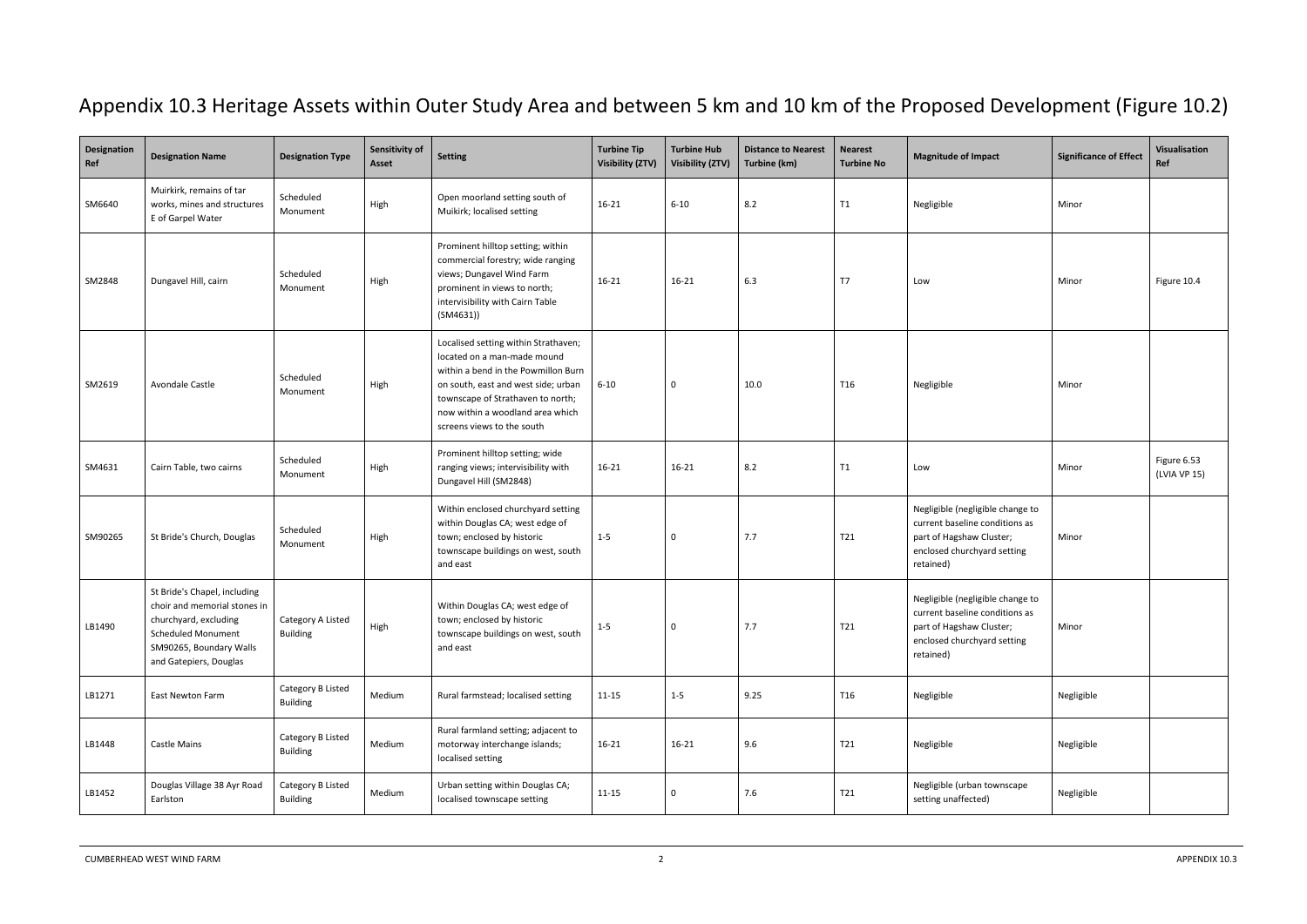| Designation<br>Ref | <b>Designation Name</b>                                                                                                  | <b>Designation Type</b>              | Sensitivity of<br>Asset | <b>Setting</b>                                                                                                                                                | <b>Turbine Tip</b><br><b>Visibility (ZTV)</b> | <b>Turbine Hub</b><br><b>Visibility (ZTV)</b> | <b>Distance to Nearest</b><br>Turbine (km) | <b>Nearest</b><br><b>Turbine No</b> | <b>Magnitude of Impact</b>                                                                     | <b>Significance of Effect</b> | Visualisation<br>Ref |
|--------------------|--------------------------------------------------------------------------------------------------------------------------|--------------------------------------|-------------------------|---------------------------------------------------------------------------------------------------------------------------------------------------------------|-----------------------------------------------|-----------------------------------------------|--------------------------------------------|-------------------------------------|------------------------------------------------------------------------------------------------|-------------------------------|----------------------|
| LB1456             | Douglas Village Douglas<br>Parish Church                                                                                 | Category B Listed<br><b>Building</b> | Medium                  | Urban setting within Douglas CA;<br>localised townscape setting                                                                                               | $6 - 10$                                      | 0                                             | 7.6                                        | T21                                 | Negligible (urban townscape<br>setting unaffected)                                             | Negligible                    |                      |
| LB1463             | Uddington Village, Konisberg                                                                                             | Category B Listed<br><b>Building</b> | Medium                  | Rural farmland roadside setting;<br>localised setting                                                                                                         | $16-21$                                       | $16 - 21$                                     | 10.0                                       | T21                                 | Negligible                                                                                     | Negligible                    |                      |
| LB1489             | Douglas Village Mansefield                                                                                               | Category B Listed<br><b>Building</b> | Medium                  | Victorian suburban housing at<br>southern end of Douglas townscape;<br>localised setting                                                                      | $1 - 5$                                       | 0                                             | 7.6                                        | T21                                 | Negligible (urban townscape<br>setting unaffected)                                             | Negligible                    |                      |
| LB1494             | Happendon Lodge                                                                                                          | Category B Listed<br><b>Building</b> | Medium                  | Enclosed setting; adjacent to<br>motorway services alongside M74 at<br>Harpenden                                                                              | 16-21                                         | $16 - 21$                                     | 8.5                                        | T21                                 | Negligible (negligible change to<br>current baseline conditions as<br>part of Hagshaw Cluster) | Negligible                    |                      |
| LB1496             | <b>New Mains</b>                                                                                                         | Category B Listed<br><b>Building</b> | Medium                  | Enclosed farmstead setting adjacent<br>to A70 north-east of Douglas;<br>localised setting                                                                     | $16 - 21$                                     | $16 - 21$                                     | 8.5                                        | T21                                 | Negligible (negligible change to<br>current baseline conditions as<br>part of Hagshaw Cluster) | Negligible                    |                      |
| LB1497             | Old Poneil Bridge                                                                                                        | Category B Listed<br><b>Building</b> | Medium                  | Rural farmland setting; carries old<br>track over Poniel Water; localised<br>setting                                                                          | $16 - 21$                                     | $16 - 21$                                     | 8.7                                        | T21                                 | Negligible                                                                                     | Negligible                    |                      |
| LB7678             | Dovecot, Blackwood House                                                                                                 | Category B Listed<br><b>Building</b> | Medium                  | Enclosed, secluded wooded setting<br>in rural farmland; localised setting                                                                                     | $1-5$                                         | 0                                             | 7.5                                        | T19                                 | Negligible                                                                                     | Negligible                    |                      |
| LB7692             | Birkhill, including Stable<br>Wing.                                                                                      | Category B Listed<br><b>Building</b> | Medium                  | Enclosed, secluded wooded setting<br>in rural farmland; localised setting                                                                                     | $16 - 21$                                     | $16 - 21$                                     | 7.4                                        | T21                                 | Negligible                                                                                     | Negligible                    |                      |
| LB14380            | Muirkirk Old Parish Kirk                                                                                                 | Category B Listed<br><b>Building</b> | Medium                  | Church and churchyard on north-<br>east edge of Muirkirk adjacent to<br>small burn; open views to south and<br>east                                           | $1 - 5$                                       | 0                                             | $6.2$                                      | T1                                  | Negligible                                                                                     | Negligible                    |                      |
| LB14412            | Sandford Village, Nos 2-14<br>Including Post Office                                                                      | Category B Listed<br><b>Building</b> | Medium                  | Urban setting within Sandford CA;<br>localised townscape setting                                                                                              | $1 - 5$                                       | 0                                             | 8.0                                        | T <sub>16</sub>                     | Negligible (urban townscape<br>setting unaffected)                                             | Negligible                    |                      |
| LB47421            | Muirkirk, Former Kaimes<br>Ironworks Institute,<br>Including Gatepiers and<br><b>Boundary Wall</b>                       | Category B Listed<br><b>Building</b> | Medium                  | Located at the edge of moorland<br>south of Muirkirk in proximity to<br>former industrial workings; afforded<br>views to south though setting is<br>localised | $11 - 15$                                     | $6 - 10$                                      | 7.5                                        | T1                                  | Negligible                                                                                     | Negligible                    |                      |
| LB51053            | Auchenheath House<br>Including Coach House,<br>Garden Terraces and<br>Balustrades, South Entrance<br>Gatepiers and Walls | Category B Listed<br><b>Building</b> | Medium                  | Private residence enclosed within<br>woodland setting                                                                                                         | $16 - 21$                                     | $11 - 15$                                     | 9.0                                        | T <sub>19</sub>                     | Negligible                                                                                     | Negligible                    |                      |
| CA268              | Douglas                                                                                                                  | <b>Conservation Area</b>             | Medium                  | Historic core of town to north of<br>later Victorian townscape; open                                                                                          | $11 - 15$                                     | 0                                             | 7.3                                        | T21                                 | Negligible (negligible change to<br>current baseline conditions as<br>part of Hagshaw Cluster; | Negligible                    |                      |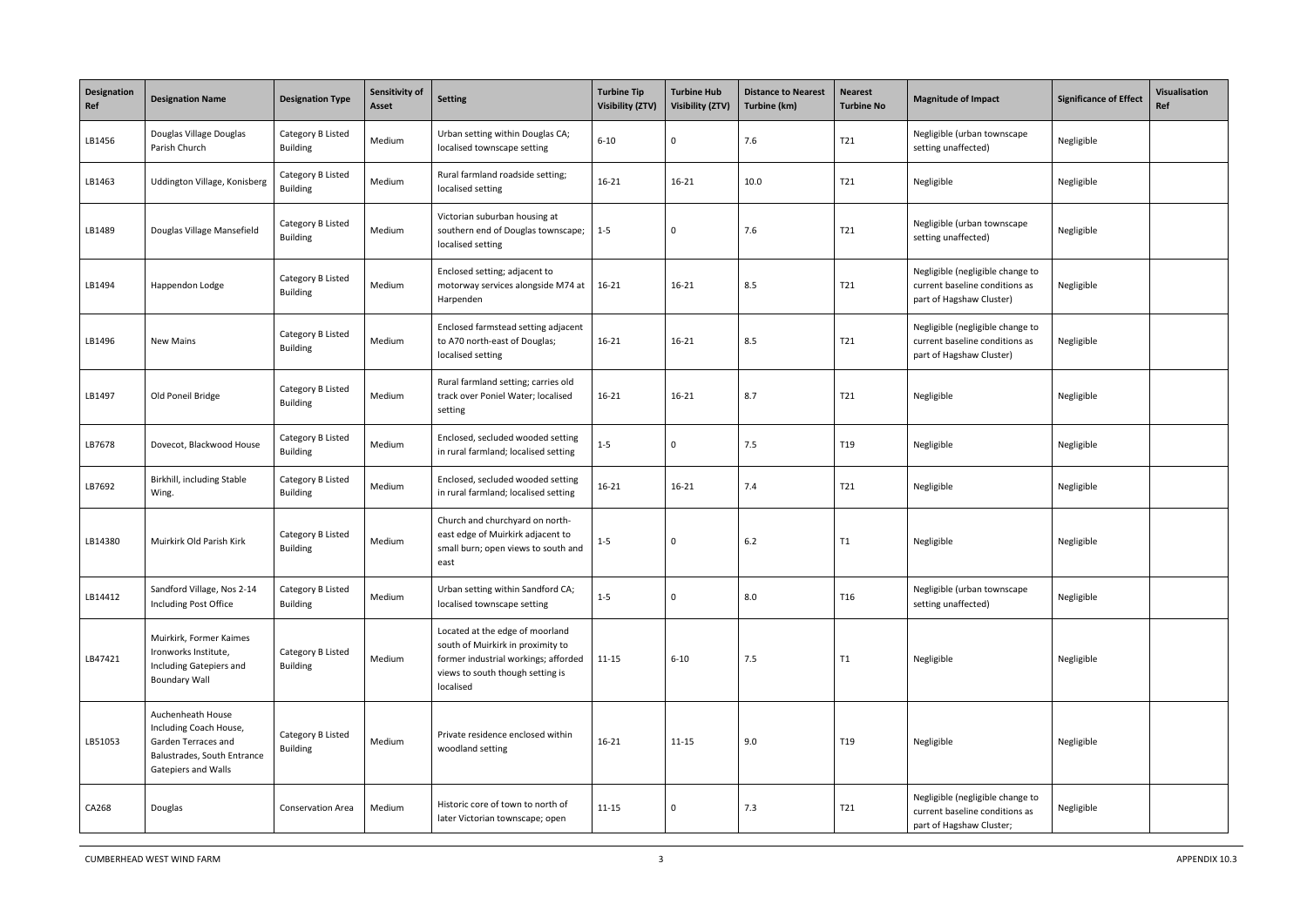| Designation<br>Ref | <b>Designation Name</b> | Designation Type         | Sensitivity of<br>Asset | <b>Setting</b>                                                                     | <b>Turbine Tip</b><br>Visibility (ZTV) | <b>Turbine Hub</b><br>Visibility (ZTV) | Distance to Nearest<br>Turbine (km) | <b>Nearest</b><br><b>Turbine No</b> | <b>Magnitude of Impact</b>                                                 | Significance of Effect | Visualisation<br>Ref |
|--------------------|-------------------------|--------------------------|-------------------------|------------------------------------------------------------------------------------|----------------------------------------|----------------------------------------|-------------------------------------|-------------------------------------|----------------------------------------------------------------------------|------------------------|----------------------|
|                    |                         |                          |                         | aspects to north and west over<br>Douglas water valley                             |                                        |                                        |                                     |                                     | associations with Douglas Water<br>valley and urban character<br>retained) |                        |                      |
| CA394              | Sandford                | <b>Conservation Area</b> | Medium                  | Core of village centred around<br>village green                                    | $6 - 10$                               | - 0                                    | 8.1                                 | T <sub>16</sub>                     | Negligible                                                                 | Negligible             |                      |
| CA269              | Lesmahagow              | <b>Conservation Area</b> | Medium                  | Historic core of town with focus<br>upon Old Parish Church and the<br>River Nethan | $1 - 5$                                |                                        | 6.2                                 | T <sub>19</sub>                     | Negligible                                                                 | Negligible             |                      |